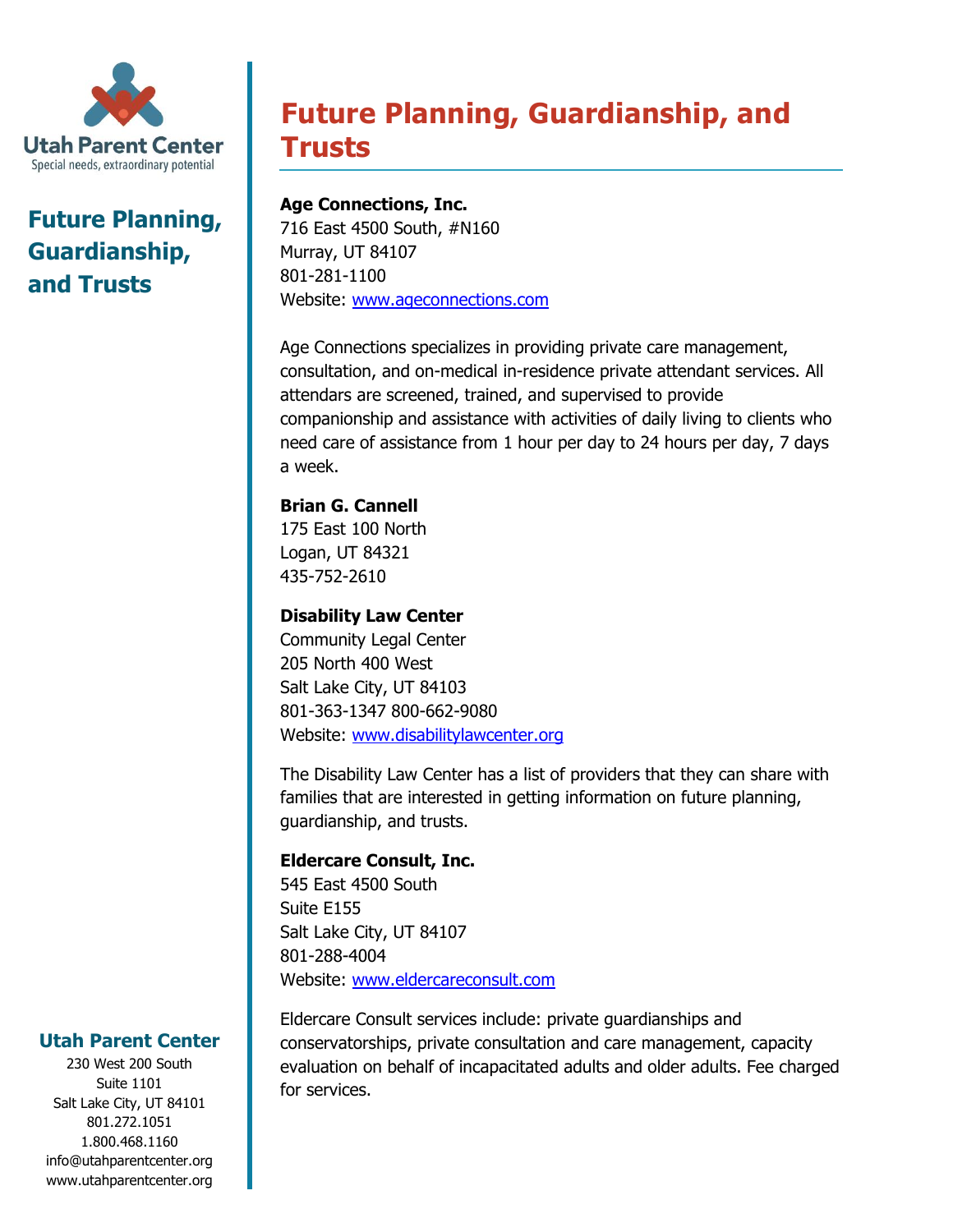## **GCS - Guardian and Conservator Services, LLC**

716 East 4500 South, Suite N160 Salt Lake City, UT 84106 801-2881-1100 Website: [www.guardianconservatorservices.com](http://www.guardianconservatorservices.com/)

Guardian and Conservator Services provide Utah Probate Court appointed Private Guardianship of person services, and private conservator, trust, and other fiduciary services throughout the state of Utah. Their staff of professional case managers is also able to assist with formal Personal Representative, private payee and VA Fiduciary services, and basic monthly management services for private individuals.

#### **Guardianship Associates of Utah, Inc.**

320 West 200 South, #140B Salt Lake City, UT 84101 801-533-0203 Website:<http://www.guardianshiputah.org/>

Guardianship Associates provides case management of guardianship cases, an assisted family guardianship program, and they assist family members in gaining guardianship of adult children with disabilities.

#### **Bret Hortin Financial Services**

6340 South 300 East, Suite 500 Salt Lake City, UT 84121 801-453-2264 or 801-560-7661 695 East 1000 North Logan, UT 84321 435-713-1920

Bret W. Hortin is a registered representative of and offers securities, investment advisory and financial planning services through MML Investors Services, Inc. Bret Hortin Financial Services is not an affiliate or subsidiary of MML Investors Service, Inc.

#### **Legal Aid Society of Salt Lake**

205 North 400 West Salt Lake City, UT 84103 801-328-8849 Website: [www.legalaidsocietyofsaltlake.org](http://www.legalaidsocietyofsaltlake.org/)

Legal Aid Society of Salt Lake provides legal services to low income persons in family law, including guardianship. Provides representation of proposed wards wanting to contest proposed and/or existing guardianships.

## **Holly Mahoney, LLC**

8232 South Kirkwood Place Sandy, UT 84094 801-205-0969